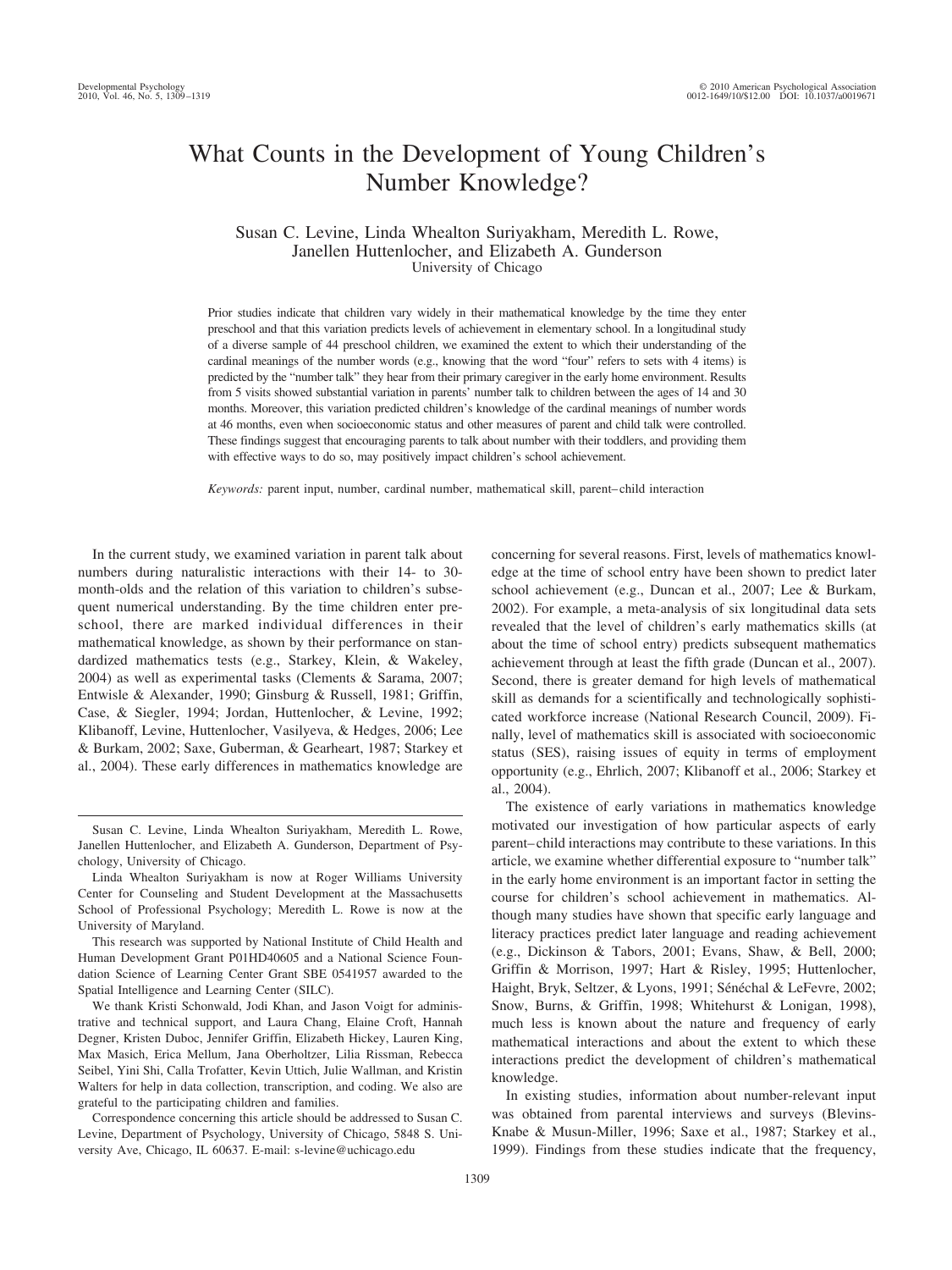range, and complexity of mathematical activities that parents engage in with their preschool children vary widely and that these variations are associated with the SES background of families (Blevins-Knabe & Musun-Miller, 1996; Saxe et al., 1987; Starkey et al., 1999). In one study, Saxe et al. (1987) found that although the numerical activities engaged in by low- and middle-SES families did not differ in frequency, they did differ in complexity. For example, middle-SES mothers reported more frequently engaging in activities involving the comparison of set sizes and calculation than lower SES mothers, whereas the reverse was true for rote counting, recognizing number symbols, and labeling the numerosity of a single set. Although information from questionnaires and checklists is informative, it is also potentially problematic. First, because these measures rely on memory, parents may underreport certain kinds of number input, notably numerically relevant input that occurs incidentally, such as "Do you want one cookie or two cookies?" Second, parents may overreport certain kinds of input, such as reading number books to their children, because of demand characteristics of the instruments.

Observation of parent– child interactions provides a more direct way to gauge the frequency and nature of number input and avoids memory limitations and biases. Several observational studies have reported the number-related input that parents provide their preschoolers in the context of prescribed numerical activities given in a laboratory setting (e.g., Fluck, 1995; Saxe et al., 1987). For example, Saxe et al. (1987) observed mothers assisting 2- and 4-year-olds on a counting task and on a numerosity-matching task that involved producing a set of pennies that matched the number of Cookie Monster cards on the table. Consistent with their questionnaire findings, Saxe et al. found that the complexity of maternal instruction was highly related to children's knowledge level but that even when children's knowledge level was controlled, middle-class mothers set more challenging goals for their children than working-class mothers. In another study, researchers described the number words that mothers provided to their children (9 –36 months old) while sitting in a laboratory room with minimal materials (Durkin, Shire, Riem, Rowther, & Rutter, 1986). Findings showed that the frequency of mothers' number words increased when children were between the ages of 9 months and 27 months and then leveled off. Number words were largely confined to the first four numbers, with some increase in number magnitude with the child's age.

Durkin et al. (1986) suggested that parent number word usages may be confusing to children. For example, numbers were frequently uttered in the context of routines such as "one, two, three, go" or "one, two, three, tickly," which contrasts with "one, two, three, four." Further, mothers sometimes asked children to repeat the number that the mothers had said, resulting in the following jointly constructed number string: "one, one, two, two, three, three." At other times, mothers asked children to alternate with them in producing the next number word, resulting in the jointly constructed number string "one, two, three," and so on. On the other hand, Bloom and Wynn (1997) suggested that linguistic regularities in parental number input, such as the use of number words to exclusively modify count nouns (as opposed to mass nouns), could help children infer that number words apply to countable sets and are distinct from other quantifiers. In any case, noise in the input and the documented difficulty children have in learning the cardinal meanings of the number words (e.g., Wynn, 1990, 1992) make it likely that children who receive higher amounts of exposure to number talk may be better able to figure out these meanings.

We carried out an exploratory study to examine the frequency of number talk parents and children engage in at home and the relation of this talk to the children's later number knowledge. First, we report on the findings of a longitudinal study in which parent and child number talk during naturalistic interactions at home was examined, beginning when the children were 14 months old and continuing every 4 months until the children were 30 months old. Second, we examine the relation of this number talk to the development of a central number concept— understanding the cardinal meanings of the number words. Cardinal numbers are used to quantify sets, for example, "two jumps," "three babies," "four ice cream cones" (e.g., Gelman & Gallistel, 1978; Piaget 1941/1965; Sophian, 1996). Although children typically can recite the count list in a rote manner and begin to use number words to refer to the cardinal values of sets as early as 2 years of age (e.g., Fuson, 1988; Wynn, 1990), these instances typically occur in familiar, frequently repeated routines, for example, Spencer's "Two shoes. One. Two." (Mix, 2009; Mix, Sandhofer, & Baroody, 2005). However, understanding that the purpose of counting is enumeration and achievement of a more decontextualized understanding of cardinal number— one that extends to any set in the child's count list—is a protracted developmental process (Wynn, 1990, 1992). Thus, on the give-a-number task, which involves producing sets containing a specified number of elements, children typically show that they understand the meaning of "one" sometime between the ages of 2 and 3 years and, over the next year, gradually learn the meanings of "two," "three," and "four," at which point they generalize their understanding of cardinal meanings to all the numbers in their count list and become "cardinal principle knowers" (Le Corre, Van de Walle, Brannon, & Carey, 2006; Wynn, 1990, 1992).

We focused on children's understanding of the cardinal meanings of the number words because this understanding reflects a deep and important mathematical insight that lies at the core of the ability to exactly quantify sets with more than three items, to compare the numerosity of different sets in an efficient manner, and to perform calculations to obtain an exact answer (e.g., Huttenlocher, Jordan, & Levine, 1994; Mix, Huttenlocher, & Levine, 2002; National Research Council, 2009; Sarnecka & Carey, 2008; Spelke, 2003; Spelke & Tsivkin, 2001). Further, findings from several studies have indicated that once children understand the cardinal meanings of the number words, they recognize equivalence relations not only across highly similar sets but also across dissimilar sets such as visual dots and auditory claps (Mix, 2008; Mix, Huttenlocher, & Levine, 1996, 2002).

Carey and colleagues have argued that acquiring the cardinal principle allows children to construct a representation of the natural numbers, that is, to understand that each successive number in their count string maps onto a set with one more element than the preceding number (Carey, 2004; Le Corre & Carey, 2007; Le Corre et al., 2006). The more advanced knowledge of cardinal principle knowers is reflected in their counting behavior. For example, such children usually count to produce a set size larger than three and if their count yields the wrong number, they correctly adjust the set. In contrast, children who have not reached this milestone do not typically count to produce sets of objects, and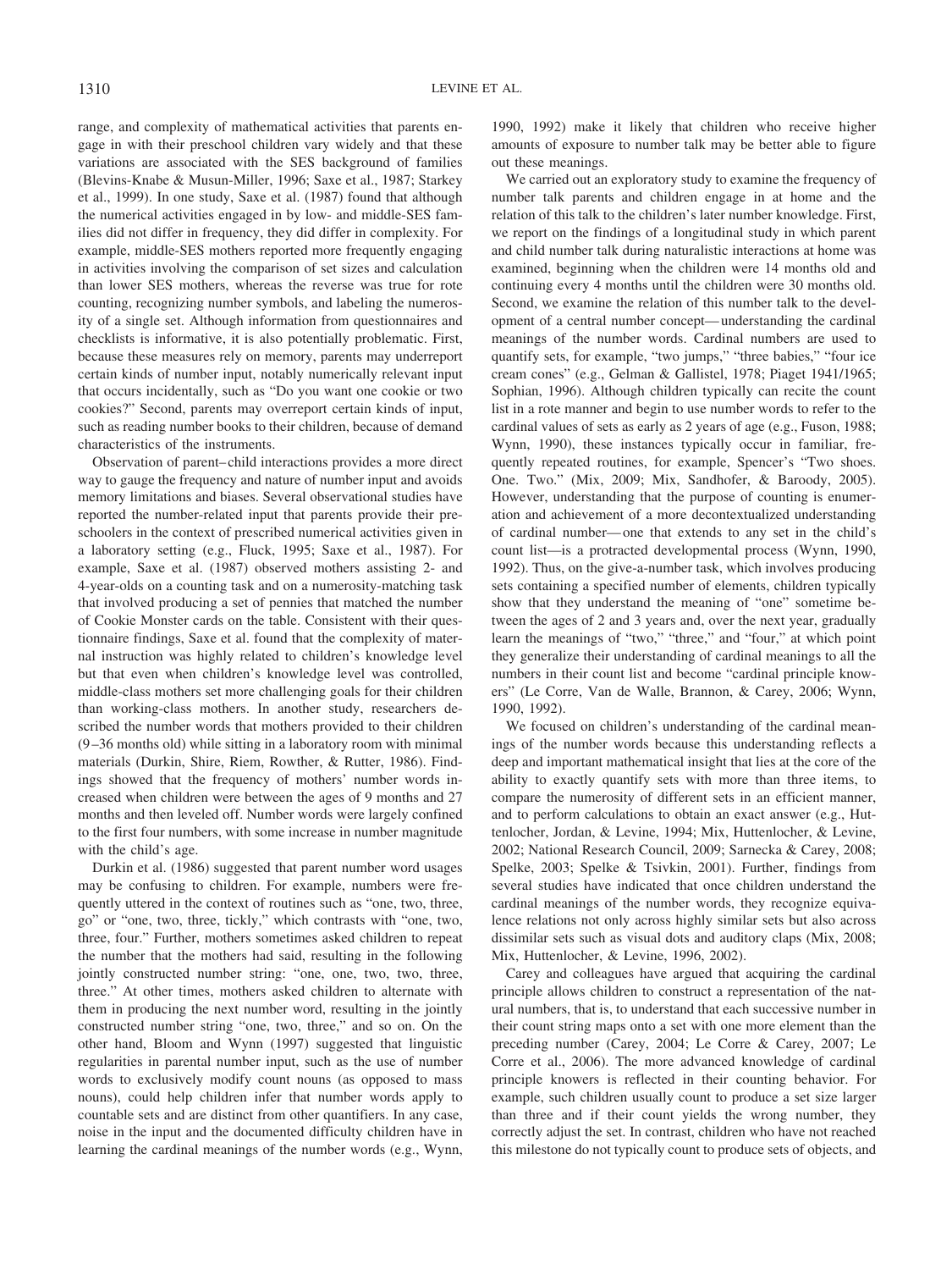if they do, they fail to adjust the set size when their count indicates an error (e.g., Le Corre et al., 2006; Wynn, 1990, 1992). In addition, only cardinal principle knowers understand that adding one item to a set changes its numerosity by exactly one number in the count list (Sarnecka & Carey, 2008).

Several different measures have been used to assess this knowledge. These include the point-to-*x* task (Wynn, 1992), the what'son-this-card task (Gelman, 1993), and the give-a-number task (Wynn, 1990, 1992). Children's performance on these different measures is highly correlated (Le Corre et al., 2006; Wynn, 1992). In the current study, we used the point-to- $x$  task to examine children's understanding of the cardinal meanings of the number words. Prior findings indicate that there is considerable individual variation in the age at which children understand these cardinal meanings. For example, by age 4, some children understand the cardinal meanings of the number words up through four and beyond, whereas others have not even mapped the words "one" and "two" (Ehrlich, 2007; Ehrlich & Levine, 2007; Klibanoff et al., 2006).

A notable omission from the literature on the acquisition of cardinal number knowledge is an exploration of the kinds of environmental supports that impact the acquisition of this important aspect of mathematical understanding. Exposure to talk involving number words is implicated by findings that show that knowledge of the exact cardinal value of sets is not universal and seems to depend on the existence of an elaborated counting system in the culture (e.g., Gordon, 2004; Pica, Lemer, Izard, & Dehaene, 2004). In the present study, we examined children's exposure to number talk *within* a culture in order to determine whether variation in the amount of number talk is related to children's development of cardinal number knowledge.

We purposely chose to focus on early parent input (when the child was between 14 and 30 months old), prior to the time when most children have mapped any but perhaps the smallest numbers onto the cardinal value of sets, because we wanted to obtain a measure of parent input that was less influenced by the child's prior knowledge than later parent input would be. In other words, our particular interest was whether the number talk that parents engage in prior to the child's acquiring cardinal number knowledge influences the acquisition of that knowledge at a later time point. We assessed child understanding at 46 months because this is an age at which some but not all children have become cardinal principle knowers. Testing 3-, 4-, and 5-year-olds, Le Corre and Carey (2007) found that the age ranges of children who were "one-knowers" through children who were "cardinal-principleknowers" all included 46-month-olds. Thus, there should be ample variation in child cardinal number knowledge at the 46-month time point to allow detection of a relation between early parent number talk and later child cardinal number knowledge if such a relation exists.

Because our study took place in the context of a broader investigation of parent input and children's language development, we were able to examine the extent to which parent number talk covaries with child number talk as well as with more general aspects of parent and child talk. It is possible that parent number talk is highly correlated with parents' overall talk, and therefore is not a good specific predictor of children's cardinal number knowledge. Alternatively, parents who provide their children with a lot of linguistic input may not necessarily provide them with a lot of number input. Further, because our sample was socioeconomically diverse, we were able to examine whether the frequency of parent and child number talk varies with family income and education of the primary caregiver and whether this frequency predicts the child's cardinal number knowledge once these socioeconomic variables are controlled. Finally, as a point of comparison, we also examined the relation of parent and child number talk and other talk to children's later vocabulary comprehension to further study the specificity of number talk as a predictor of cardinal number knowledge versus more general knowledge. Thus, our specific goals were (a) to examine the variability in parent talk about number with children between the ages of 14 and 30 months, (b) to determine whether parent talk about number during the toddler period, when children have little or no knowledge about the cardinal values of numbers, predicts children's performance at 46 months on the point-to-*x* task, a task that measures the children's knowledge of the cardinal meanings of the number words, and whether this is the case even when the effects of parent other talk, child talk about number, child other talk, and SES are controlled, and (c) to examine similar relations between parent– child talk about number (vs. other talk) and children's later vocabulary skill as measured by the Peabody Picture Vocabulary Test (3rd ed., Dunn & Dunn, 1997).

## **Method**

# **Participants**

Forty-four typically developing children (24 boys, 20 girls) participated in the study. Children were drawn from a larger sample of 63 families in a longitudinal study of language development. Recruitment was accomplished through direct mailings to families in targeted zip codes and an advertisement in a free monthly parenting magazine. Parents who responded participated in a screening questionnaire over the phone during which information was gathered on race, ethnicity, income, education, language(s) spoken in the home, and child gender. Sixty-three English-speaking families were selected to match as closely as possible the 2000 census data on family income and ethnicity in the greater Chicago area (U.S. Census Bureau, 2000). Children were included in the present study if they had data for all five visits made when they were between 14 and 30 months old, if they interacted with the same caregiver during those visits, and if they completed the point-to-*x* task at 46 months (see task description). From the larger sample of 63 families, 10 were eliminated because the caregiver changed over the course of the study or two caregivers were present at one or more sessions, and two were eliminated because the children did not complete the point-to-*x* task. Due to the cumulative nature of the predictor variables, seven additional families were eliminated because they missed one or more of the visits when their child was between 14 and 30 months old. The 44 remaining dyads (after we eliminated 19 for various reasons) were still representative of the original sample in terms of income and education. That is, of the 19 we removed, nine had incomes or education levels below the mean of the larger sample, and 10 had incomes or education levels above the mean. We measured SES as the annual family income level and the education level of the primary caregiver who interacted with the child during the visits. In both cases, data were collected categorically from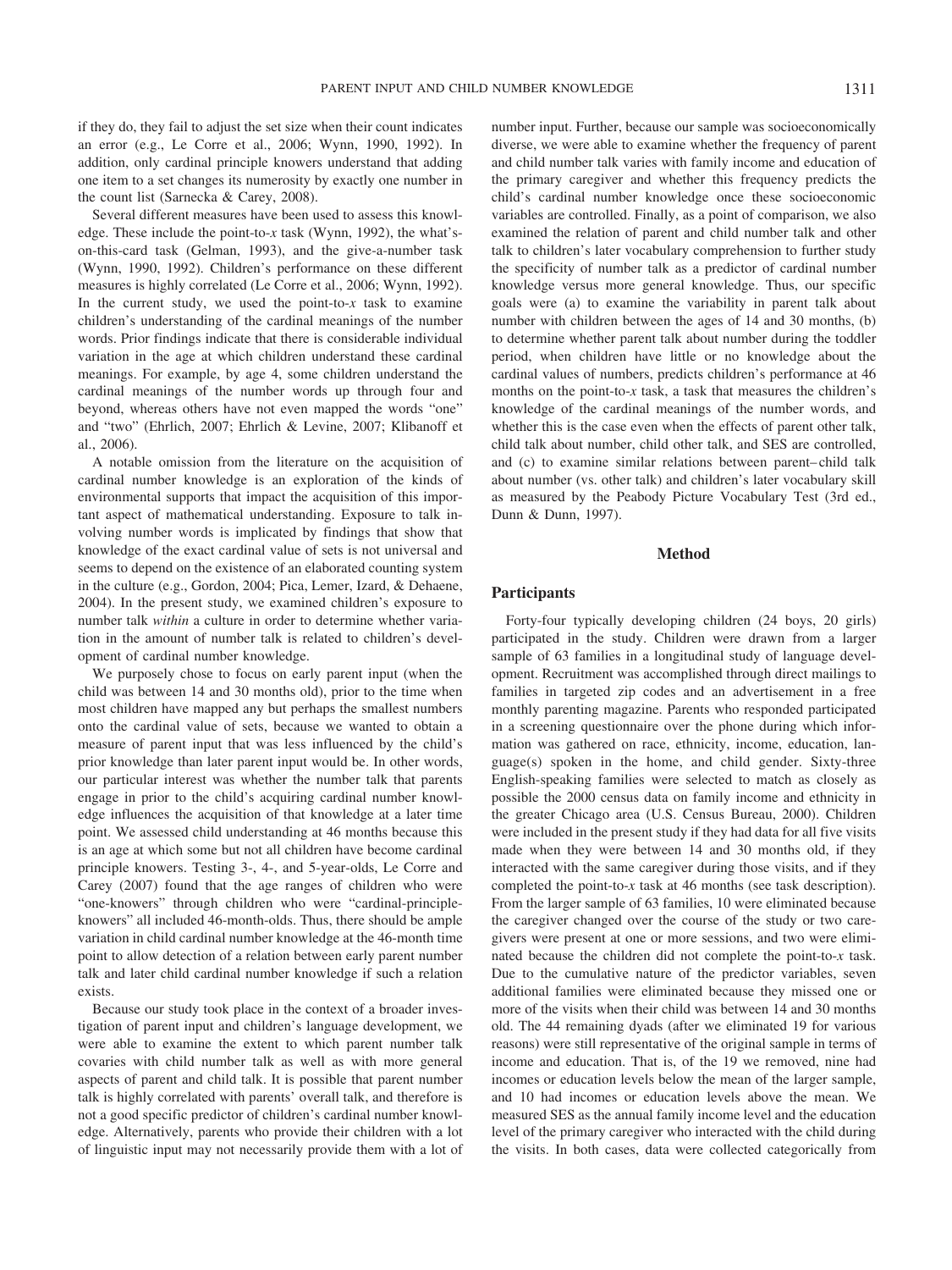parents on a questionnaire at or before the first visit. We transformed parental education into a continuous scale using the total number of years of schooling (e.g., high school or GED was scored as 12 years, bachelor's degree as 16 years, and so on). On this scale, parental education ranged from 10 to 18 years  $(M = 15.9)$ ,  $SD = 2.1$ ). We transformed income into a continuous scale using the midpoint of each category (e.g., the category \$15,000 –\$35,000 was scored as \$25,000). The average family income level ranged from less than \$15,000 per year to over \$100,000 ( $M =$  \$61,818,  $SD = $31,542$ ; see Table 1 for frequencies of parental education and family income). Thirty-one of the 44 children included in this study were White, six were African American, three were Hispanic, two were Asian, and two were of mixed race.

### **Procedure**

At the time of recruitment, families were told that they were participating in a study of language development. There was no mention of the particular aspects of language that we were examining and no mention of our interest in parent and child number talk.

Parent– child dyads were visited in the home every 4 months when the child was between 14 and 30 months of age. Appointment times for the visits were arranged at the convenience of the family. At each visit, dyads were videotaped for 90 min engaging in their ordinary activities. Parents were asked to interact with their child as they normally would. Our decision to carry out visits in the home environment was motivated by our goal of obtaining parent– child language samples that were as naturalistic as possible. Toy play, book reading, and meal or snack time were common activities during visits although no direction was given about engaging in any particular activities. After our observations of naturalistic interactions, children were given the point-to-*x* task at age 46 months and were given a measure of vocabulary comprehension, the Peabody Picture Vocabulary Test (Dunn & Dunn, 1997), at age 54 months.

All speech was transcribed. The unit of transcription was the *utterance*, defined as any sequence of words preceded and followed by a pause, a change in conversational turn, or a change in intonational pattern. All dictionary words, as well as onomatopoeic sounds (e.g., "woof-woof") and evaluative sounds (e.g., "uh-oh"),

Table 1

were counted as words. We established transcription reliability by having a second coder transcribe 20% of the videotapes; reliability was assessed at the utterance level and was achieved when coders agreed on 95% of transcription decisions.

## **Measures of Number and Other Talk**

**Cumulative number word tokens.** Transcripts were searched by computer for uses of the number words one through 10. Each use of a number word was coded as a number word token. Thus, if a child or parent said "two ducks," this would be coded as one number word token, and if a child or parent said "one, two, three," this would be coded as three number word tokens. As the word *one* can be used numerically and nonnumerically, all uses of the word *one* were identified and were manually coded by a research assistant as either numerical or nonnumerical. A second researcher coded 20% of the sessions and achieved 99% reliability. Numerical uses of the word *one* included references to number symbols (e.g., "That's the number one"), counting (e.g., "one, two, three"), cardinal values (e.g., "one of these," "one truck"), reference to time or age (e.g., "one minute," "when you turned one") and uses of *one* with an emphasis of numerosity or individuation (e.g., "you can only have one," "just one," "one per day," "one more," "one at a time"). Although some uses of *one* were ambiguous with respect to their numerical content, we imposed relatively strict criteria and considered all other uses of *one* to be nonnumerical. These uses included deictics (e.g., "this one," "that one"), use of *one* as a direct object (e.g., "that's the pretty one," "do you want one?"), and some idioms (e.g., "one day," "one morning," "one of these days"). All uses of number words (e.g., all number word tokens) over the five sessions were summed to form the measure of cumulative number word tokens for parent and child.

**Parent elicitation of child number talk.** We also searched transcripts by computer for parent uses of the words *count*, *how many*, and *number* in order to identify their elicitations of counting and calculating, set size responses, and numeral identification. These uses were then manually coded to ensure that they were used in a numerical context. All numerical elicitations were summed over the five sessions to form a measure of cumulative number elicitations for each parent.

| Frequencies of Income by Education Levels for the 44 Families in the Study |
|----------------------------------------------------------------------------|
| Family income (Thousands of \$US)                                          |

|                             | Family income (Thousands of \$US) |      |      |      |      |       |       |
|-----------------------------|-----------------------------------|------|------|------|------|-------|-------|
| Parent education<br>(years) | 7.5                               | 25.0 | 42.5 | 62.5 | 87.5 | 100.0 | Total |
| 10                          |                                   |      |      |      |      |       |       |
| 12                          |                                   |      |      |      |      |       |       |
| 14                          |                                   |      |      |      |      |       |       |
| 16                          |                                   |      |      |      |      |       | 18    |
| 18                          |                                   |      |      |      |      |       |       |
| Total                       |                                   |      |      |      |      |       |       |

*Note*. Income and education were collected categorically and transformed into continuous variables. We transformed parental education into a continuous scale using the total number of years of schooling (e.g., high school or GED was scored as 12 years, bachelor's degree as 16 years, and so on). We transformed income into a continuous scale using the midpoint of each category (e.g., the category \$15,000 –\$35,000 was scored as \$25,000).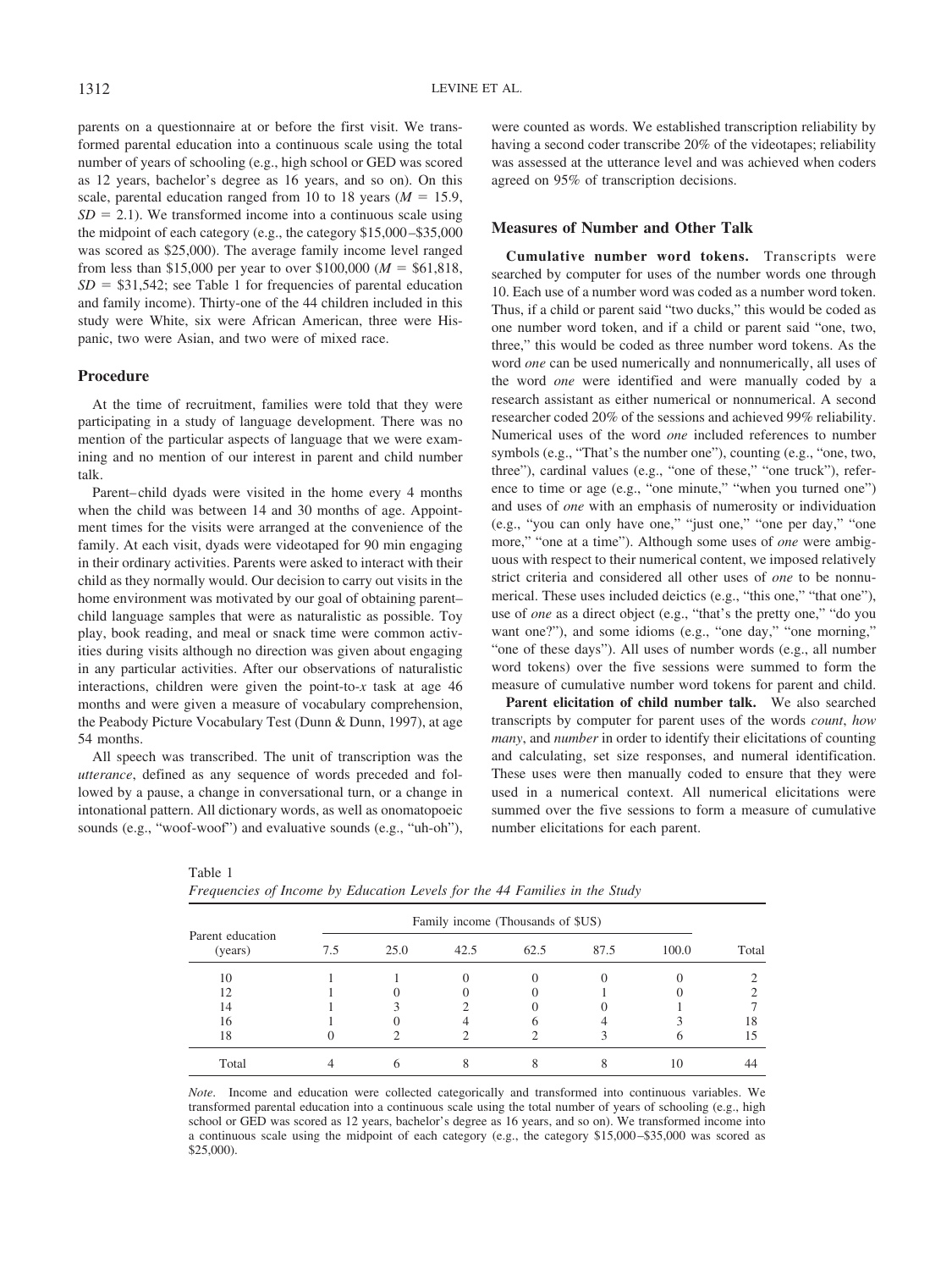**Cumulative other word tokens.** Other talk consisted of the cumulative word tokens produced by the child or parent over the five sessions minus the cumulative number word tokens. We controlled for other talk in our analyses of the relation between cumulative number talk and child cardinal number knowledge.

# **Measures of Child Number and Other Word Knowledge**

**Child comprehension of cardinal meaning of number words: Point-to-***x* **task.** In the point-to-*x* task (Wynn, 1992), children were administered 16 items. On each item, the child was presented with an  $8.5" \times 11.0"$  piece of paper that had two vertically arrayed sets of squares, one on the left and one on the right half, with the two halves separated by a vertical line. On each item, children were asked to point to *x*, where *x* was a number between 2 and 6. The foil alternatives included arrays consisting of adjacent numbers such as 2 versus 3 (10 items) and also nonadjacent numbers such as 2 versus 4 (six items). The foil choice on the nonadjacent items differed from the target by no more than three and by no more than a 2:1 ratio. Children indicated their response by pointing to the set on the left side or the right side of the page (the location of the target set was counterbalanced across children). The items administered on this test are listed in Table 2. In addition, a sample item is provided in Figure 1.

**Vocabulary comprehension: Peabody Picture Vocabulary Test, 3rd edition (PPVT).** The PPVT (Dunn & Dunn, 1997) was administered when the children were 54 months old. Their scores on the test served as the outcome measure for later vocabulary skill. In this measure, children are presented with a verbal stimulus (i.e., a word) and are asked to indicate the picture (out of four possible pictures) that best depicts the verbal stimulus. The PPVT was chosen because it is a widely used measure of vocabulary comprehension with published norms and because it is

Table 2

*Percentage of Children Responding Correctly to Each Item on the Point-to-X Task*

| Item               | Target         | Percentage correct |
|--------------------|----------------|--------------------|
| $1 \text{ vs. } 2$ |                | 95                 |
| $1 \text{ vs. } 2$ | 2              | 91                 |
| 2 vs. 3            | $\mathfrak{2}$ | 68                 |
| $2 \text{ vs. } 3$ | 3              | 89                 |
| $2$ vs. $4$        | $\mathfrak{2}$ | 77                 |
| $2$ vs. $4$        | $\overline{4}$ | 82                 |
| 3 vs. 4            | 3              | 70                 |
| $3 \text{ vs. } 4$ | 4              | 82                 |
| 3 vs. 5            |                | 86                 |
| $3 \text{ vs. } 5$ | $\frac{3}{5}$  | 89                 |
| $3 \text{ vs. } 6$ | $\overline{3}$ | 70                 |
| $3 \text{ vs. } 6$ | 6              | 82                 |
| 4 vs. 5            | 4              | 66                 |
| 4 vs. 5            | 5              | 84                 |
| 5 vs. 6            | $\overline{5}$ | 45                 |
| 5 vs. 6            | 6              | 75                 |
| Total              |                | 78                 |

*Note.*  $N = 44$ . Items were presented in a single random order, and the location of the target numerosity (left vs. right) was counterbalanced across children.



*Figure 1.* Sample item from the point-to-*x* task.

similar in administration format to the point-to-*x* task, the measure of cardinal number knowledge used in this study.

## **Socioeconomic Status (SES)**

As noted earlier, parent education and family income served as measures of SES. Because parent education and family income were moderately related to one another ( $r = .48$ ,  $p < .01$ ), we combined them into one variable of SES using principal components analysis. The first principle component weighted education and income positively and equally and accounted for 74% of the original variance. The mean score of the composite was  $0$  ( $SD = 1$ ). Families that scored high on the SES composite had high annual income levels and the primary caregiver had a high level of education.

## **Results**

#### **Variation in Number Talk**

Descriptive statistics on amount of parent and child cumulative number talk and other talk during the five home visits (7.5 hr when the child was 14 –30 months old) showed marked individual variation. On average, parents produced a total of 90.8 number words during interactions with their children over the five sessions  $(SD = 61.3)$ , with a minimum of four and a maximum of 257. Mean cumulative child number word tokens was 35.3 and also varied widely (*SD* 31.2), with a minimum of zero and a maximum of 126. Parents averaged 18,118 cumulative other word tokens (all word tokens beside number words;  $SD = 8,217$ ), and children averaged 3,229 cumulative other word tokens  $(SD = 1,866)$ . In addition, during the five home visits, parents produced an average of only 6.3 prompts  $(SD = 6.5; i.e., "how many," "count," and "number") to elicit number"$ talk from their children, with a minimum of zero and a maximum of 30. Because these elicitations were quite rare and were highly collinear with overall parent number talk ( $r = .62$ ,  $p < .001$ ), they are not considered further in our analyses.

Parent cumulative number word tokens were related to parent cumulative other word tokens ( $r = .56$ ,  $p < .001$ ). Similarly, child cumulative number word tokens were related to child cumulative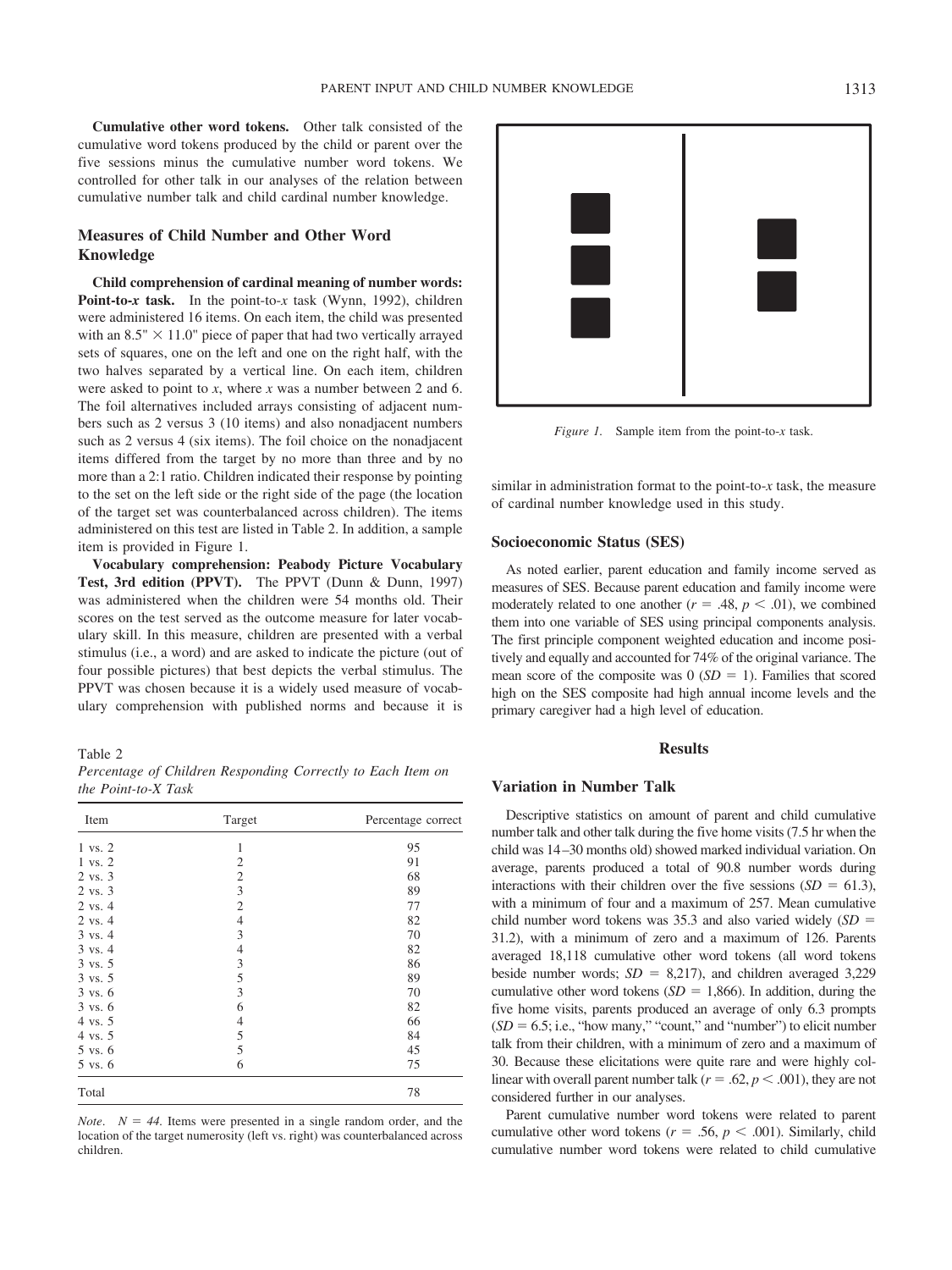other word tokens ( $r = .55$ ,  $p < .001$ ). That is, parents and children who talked more overall also talked more about number. Not surprisingly, parent and child cumulative number word tokens produced over this period were positively related ( $r = .35$ ,  $p = .05$ ), as dyads often engaged in joint conversations about number. Parent cumulative number word tokens<sup>1</sup> were positively related to the SES composite ( $r =$ .30,  $p < .05$ ), yet child cumulative number word tokens were not significantly related to the SES composite  $(r = .05, ns)$ .

## **Nature of Parent and Child Number Talk**

All uses of number words from one to 10 (number word tokens) were coded according to context at the 30-month session for both parents and children (i.e. counting, cardinal values of sets, numeral naming, and so on). The two most common types of parent input were cardinal values (50% of the number token input) and counting (32% of the input). The rest of the input (18%) consisted of interactions involving naming digits, using numbers with a unit of measure, using conventional nominatives, and making number comparisons (see Table 3 for examples and proportions of each type of utterance). There was much variability in the input that parents provided (mean cardinal value inputs  $= 9.35$ ,  $SD = 10.56$ ; mean counting inputs  $= 9.16$ ,  $SD = 14.60$ .

Although children's number words also consisted predominantly of counting (61% of number tokens) and reference to the cardinal values of sets (28% of number tokens), children, unlike their parents, counted much more than they talked about the cardinal values of sets. Other uses of number were much less frequent (11% of number tokens; see Table 3 for examples and proportions). Like their parents, children showed marked variability in their use of number words (mean cardinal value production  $= 2.51$ ,  $SD = 3.56$ ; mean counting production = 9.85,  $SD = 11.36$ ).

For both parents and children, we expected an increase in the use of number words over the 14- to 30-month age period, as children typically begin to talk about number and to learn the meanings of the first number words during this period (e.g., Fuson, 1988; Wynn, 1990, 1992). Figure 2 shows the average use of number words over time for parents and children. Contrast analyses were conducted and supported our hypothesis that there was a steady increase in number word use across the 14- to 30-month age period for both parents and children,  $t(43) = 2.67, p < .05,$  and  $t(43) = 6.80, p < .001$ , respectively (Furr, 2008; Rosenthal, Rosnow, & Rubin, 2000). Overall, parents produced an average of 12.5 number words when their child was 14 months old compared with 23.1 number words when their child was 30 months old. Overall, children produced an average of one number word at 18 months compared with 14.3 at 30 months. Only one child said a single number word, "two," at 14 months, and it was not until age 22 months that the majority of the children (61%) produced at least one number word (see Figure 3). At all five sessions during the 14- to 30-month age period, parents and children produced more low than high numbers. For example, cumulatively across the five sessions, parents produced the words "one" and "two" an average of 31 and 26 times each, "three" an average of 12 times, and "five" an average of 5.7 times compared with "nine" and "10," which were produced an average of 1.1 and 1.6 times, respectively. Cumulatively, children who produced number words (43 of 44 children) produced "one," "two," "three," and "five" an average of 7.2, 9.8, 5.1, and 2.3 times, respectively, compared with "nine" and "10," which were produced an average of 1.5 and 1.3 times, respectively (see Figure 4).

## **Point-to-***X* **Task Performance**

Children's knowledge of the cardinal meanings of the number words, as indexed by performance on the point-to-*x* task at age 46 months, varied considerably, with an average score of 12.52 (range,  $6.0-16.0$ ;  $SD = 2.95$ ). Table 2 shows the percentage of children who answered correctly on each item administered. Children showed a higher number bias—that is, performance level was greater when the target was the higher number of the pair,  $t(43)$  = 3.08,  $p < 0.01$ —as would be expected on the basis of reports that children in this age range generally have a "more" bias on choice tasks (e.g., Carey, 1978).

As would be expected from prior research showing that children map the number words onto their cardinal values in order, one by one, children's performance level decreased as the numerosity of the items in the pair increased. (e.g., Condry & Spelke, 2008; Le Corre & Carey, 2007; Wynn, 1990). In particular, children performed better on items involving smaller rather than larger numbers. This trend can be seen most easily in their performance on the 10 items (out of 16) that involved a target and distractor that were one digit apart (e.g., 1 vs. 2, 2 vs. 3, 3 vs. 4, 4 vs. 5, and 5 vs. 6, each with the lower and higher number as targets on different items). For example, averaging across the two items with the same number pair, we found that the average percentage correct for 1 versus 2 was 93%, compared with 76% for 3 versus 4, and 60% for 5 versus 6. The correlation between item numerosity and percentage correct was significant ( $r = -0.94$ ,  $p <$ .05). Considering all 16 items on the test, we found that children performed better when at least one of two choice sets was a small number (1 to 3) than when both choice sets were greater than or equal to 4. Specifically, when the lower number in a pair was less than or equal to 3 (which was the case for 12 items), children answered correctly 82% of the time  $(SD = 19.0)$ . In contrast, when the lower number in a pair was greater than 3 (which was the case for four or more items), children answered correctly only 68% of the time (*SD* 26.7). This difference in performance levels on the lower and higher numerosity items was highly significant,  $t(43) = 3.93$ ,  $p < .001$  (see Table 2 for the percentage of children who answered each item correctly).

# **Relation Between Number Talk and Point-to-***X* **Performance**

We next examined the main question of interest, whether children's performance on the point-to-*x* task at 46 months of age was significantly related to parent number talk at child ages  $14-30$ months. In fact, this was the case. Children's point-to-*x* task performance was positively related to parent cumulative number talk<sup>2</sup> ( $r = .47$ ,  $p < .01$ ). This relationship is displayed in Figure 5.

<sup>&</sup>lt;sup>1</sup> We used the natural log of parent cumulative number word tokens here to ensure a linear relation with SES. In its raw form the relation was curvilinear.

<sup>2</sup> We used the natural log of parent cumulative number word tokens to ensure a linear relationship with point-to-*x* performance at 46 months. Child cumulative number word tokens was logged as well (after adding 1), as it also showed a learning curve shape relation with point-to-*x* performance. None of the other variables (family income, education, parent other talk, child other talk) were transformed because they showed linear relations with point-to-*x* performance in their original form.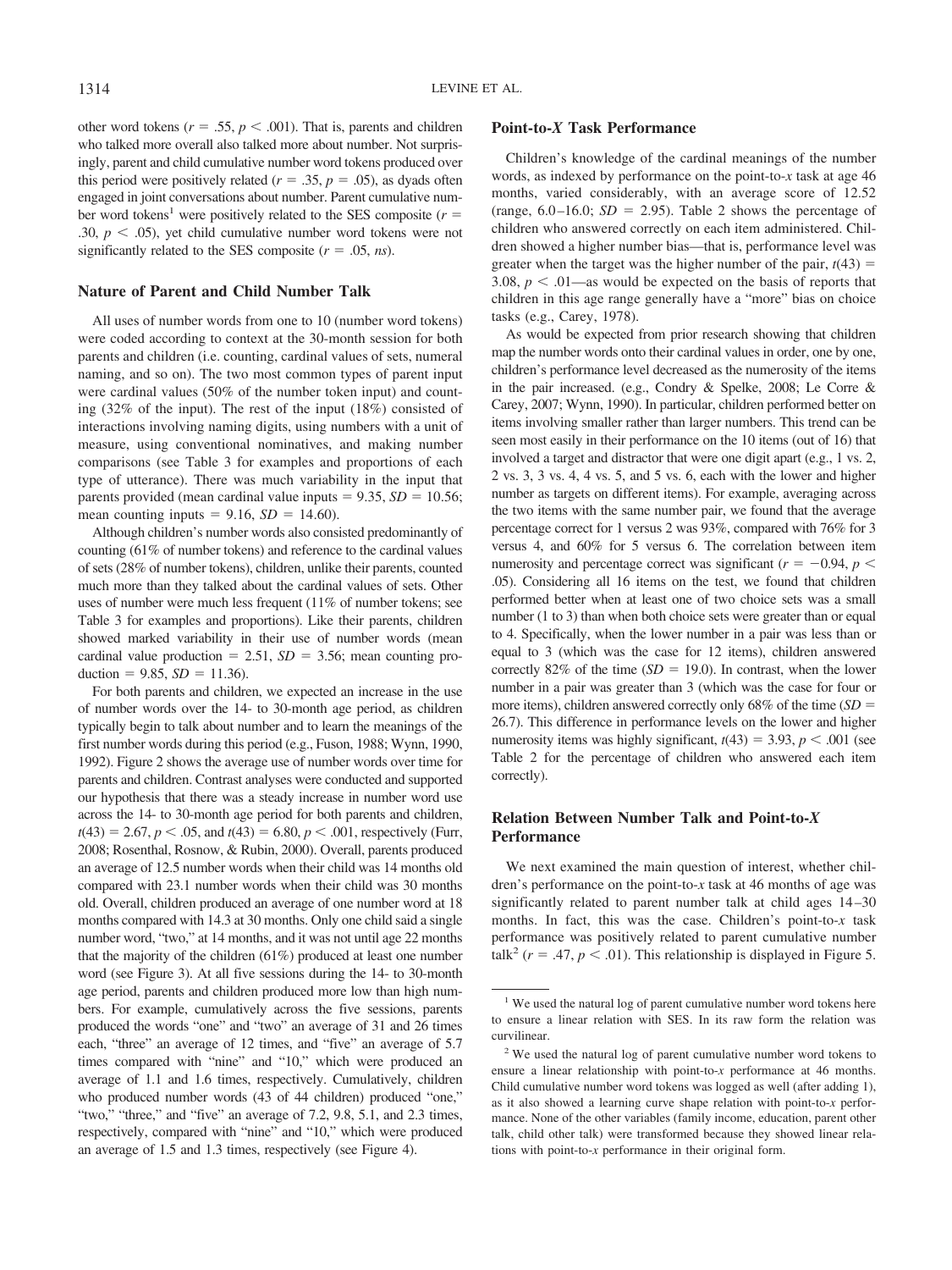| Table 3 |  |                                                                                     |
|---------|--|-------------------------------------------------------------------------------------|
|         |  | Type of Number Talk and Proportions of Total Number Talk With 30-Month-Old Children |

|                          |                                                                                       |                                                                                                   | Parent % of<br>number talk |      | Child $%$ of<br>number talk |      |
|--------------------------|---------------------------------------------------------------------------------------|---------------------------------------------------------------------------------------------------|----------------------------|------|-----------------------------|------|
| Type of number talk      | Parent example                                                                        | Child example                                                                                     | $\boldsymbol{M}$           | SD   | $\boldsymbol{M}$            | SD   |
| Cardinal values          | "Five little monkeys wake up with"<br>the sun." [Reading a book]                      | "Eight arms." [Referring to<br>a picture of an octopus]                                           | 50.0                       | 29.3 | 27.5                        | 32.0 |
| Counting                 | "Let's count the balloons. Ready?<br>One, two, three, four, five."                    | "Mommy hiding. Two.<br>Three. Four. Five. Six.<br>Seven. Eight. Nine."<br>[Playing hide and seek] | 31.7                       | 30.6 | 61.5                        | 36.9 |
| Naming digits            | "There's a five." [Playing with a<br>toy with the number symbol 5<br>on it]           | "A four. A 'Y.'" [Playing]<br>with an alphabet/number<br>toy                                      | 7.9                        | 16.7 | 4.3                         | 16.7 |
| Units of measure         | "You were about, uh, I think you<br>were 5 months old here."<br>[Looking at pictures] | "I pick up [for] one<br>second." [Cleaning up]<br>toys]                                           | 6.0                        | 11.6 | 2.3                         | 9.3  |
| Conventional nominatives | "Oh, give me a high five."                                                            | "Five-oh-five?" [Referring]<br>to an account number                                               | 1.0                        | 3.4  | 0.4                         | 2.2  |
| Number comparisons       | "Three is after four."                                                                | "One!" [Response to<br>"What is after one?"                                                       | 0.3                        | 1.3  | 0.1                         | 0.8  |
| Other                    | "I'll start it from disc two."                                                        | "Two." [Response to<br>"What color is that?"                                                      | 3.2                        | 7.7  | 4.0                         | 10.3 |

*Note.* Parents,  $N = 44$ ; children,  $N = 41$ .

Children's point-to-*x* performance also was positively related to parent cumulative other talk ( $r = .39$ ,  $p < .01$ ) and child cumulative number talk ( $r = .34$ ,  $p < .05$ ) but not to child cumulative other talk. Further, point-to-*x* performance was related to the SES composite ( $r = .50$ ,  $p < .001$ ).

We conducted multiple regression analyses to examine the relation between parent cumulative number talk and child pointto-*x* performance, controlling for SES and other talk measures. The results of these models are displayed in Table 4. Our approach to model fitting was as follows. We started by fitting a model showing just the relation between SES and point-to-*x* performance. This model (Model 1) thus served as a baseline for comparison to other models containing talk predictors. In the next model (Model 2), we addressed our primary question of the role of parent number talk in child cardinal number knowledge by including the effect of parent cumulative number talk, controlling for SES. In Model 3, we added the additional control of parent other talk, and then in the

## 30 **Mean number tokens**  Mean number tokens 25 20 15 10 Parents 5 Children  $\Omega$ 14 18 22 26 30 **Child Age (Months)**

*Figure 2.* Change over time in use of number words for parents and children.

final two models (4 and 5), we addressed the role of child number talk and child other talk. This analytic approach allowed us to build our models on the basis of our theoretical questions and to look at the effect of our variable of interest (number talk), controlling for SES and other talk. We explain the results of these models in more detail in the following paragraphs.

Model 1 in Table 4 shows that the SES composite is a significant predictor of children's point-to-*x* performance, explaining 24.8% of the variation in children's scores. Model 2 shows that after SES is controlled, parent cumulative number word tokens is a significant positive predictor of children's point-to-*x* performance. In comparing Model 2 to Model 1, we found that when parent cumulative number word tokens is included in the model with SES, the effect of SES reduces by 22% (the parameter estimate reduces from 0.50 to 0.39) but is still significant. Taken together, SES and parent cumulative number word tokens combine to explain 36.2% of the variance in child point-to-*x* performance.3

In Model 3 (Table 4), we added in parent other word tokens and found that the relation between parent cumulative number word tokens and child point-to-*x* performance holds even when controlling for parent cumulative other word tokens in addition to SES. Thus, with SES controlled, parents who talked more about number over the early childhood period, not necessarily parents who talked more in general, had children with more knowledge of the cardinal meaning of the number words at age 46 months.

Further, Model 4 (Table 4) shows that child cumulative number word tokens relate to their point-to-*x* performance at the  $p < .10$ level, which explains an additional 4.5% of the variance in pointto-*x* performance after SES and parent cumulative number tokens are controlled. Finally, in Model 5, we found that controlling for

<sup>3</sup> Residuals from all regression models were examined and did not violate model assumptions.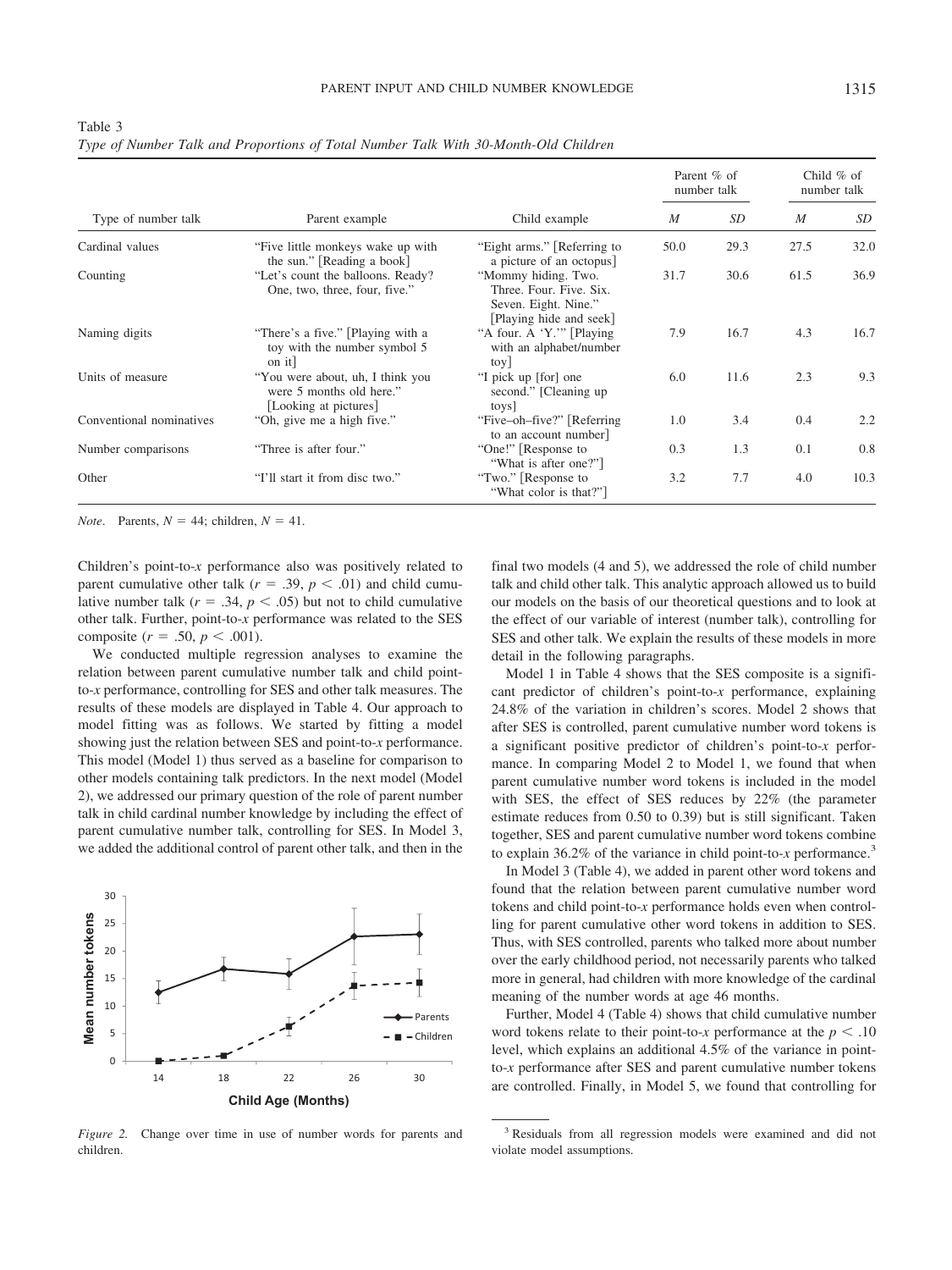SES and parent and child cumulative number word tokens, child other word tokens is not related to point-to-*x* performance.

In sum, we found that with SES controlled, parental cumulative talk to children about number during the early childhood years positively related to children's later cardinal number knowledge, over and above parental talk in general.4 Further, children's own cumulative experience talking about number also contributed to their later cardinal number knowledge, yet children's talkativeness in general did not. Thus, with SES controlled, talk about number in particular during early childhood predicted later cardinal number knowledge.

## **Relation Between Parent Talk and PPVT**

The average normed PPVT score for our sample at 54 months<sup>5</sup> was  $111.4$  ( $SD = 17.8$ ), which is about two thirds of a standard deviation above the standardized mean score of 100. There was a significant positive relationship between children's scores on the cardinal number knowledge task at 46 months and on the vocabulary comprehension task (PPVT) at 54 months ( $r = .65$ ,  $p <$ .001). We examined relations between parent and child cumulative number tokens and other tokens and children's later vocabulary skill to test the specificity of our input predictors. That is, one might expect children's early experience with number talk to relate to cardinal number knowledge skill, not overall vocabulary. Similarly, we know from previous work that overall experience with verbal input relates to vocabulary, yet experience with number input might not. Not surprisingly, SES also relates to children's PPVT scores ( $r = .58$ ,  $p < .001$ ); thus, we used partial correlations to examine relations between early number and other talk and later PPVT scores, controlling for the SES composite. We find it interesting that children's normed scores on the PPVT at 54 months were marginally positively related to parent cumulative other input ( $r = .27$ ,  $p = .08$ ) and child cumulative other talk ( $r =$ .25,  $p = .10$ ), yet were not related to parent cumulative number input nor to child cumulative number talk<sup>6</sup>, when SES was controlled. Thus, number input does not predict both comprehension of the cardinal meanings of the number words and general vocabulary knowledge. Instead, parent number input specifically predicts children's cardinal number knowledge, whereas parents' overall talkativeness predicts children's word comprehension as assessed by the PPVT.



*Figure 3.* Percentage of parents and children producing number words at each session.



*Figure 4.* Cumulative production of each numerosity for parents and children.

#### **Discussion**

Our findings show some commonalities in the number talk of parent– child dyads during everyday interactions during the 14- to 30-month age period. First, low numbers predominated in both children's and parents' number talk at all time points. Second, when the children were 30 months old, the time point at which we carried out detailed qualitative coding, the majority of children's and parents' number talk concerned counting and labeling cardinal values of sets. However, whereas the most common type of parent number talk was labeling set size followed by counting, the opposite was true of children. Thus, children's number word utterances did not directly mirror those of their parents. The preponderance of child counting at 30 months is consistent with findings showing that children learn to recite the count string before they understand the cardinal meanings of the number words (e.g., Fuson, 1988; Wynn, 1990, 1992).

Against this backdrop of commonality in the nature of number talk, there was marked variability in the frequency of parent and child number talk during everyday interactions when the children were between 14 and 30 months old. Some parents produced as few as four number words in more than 7.5 hr of interaction, whereas others produced as many as 257. This variation would amount to a range of approximately 28 to 1,799 number word tokens over a week. Thus, it is not surprising that variation in parents' number talk to their toddlers related strongly to children's cardinal number knowledge at 46 months, even when SES was controlled. Further, despite a moderate correlation between parent cumulative other word tokens and child cardinal number knowledge, when parents' talk about number and parents' cumulative other word tokens were pitted against each other, only number talk remained a significant predictor of later cardinal number knowledge. Finally, the relation between parent number talk and child cardinal number knowledge remained robust even when child

<sup>4</sup> We had verbal and spatial IQ data (based on the vocabulary and block design subscales of the Wechsler Adult Intelligence Scale; Wechsler, 1997) from a subset of the parents ( $n = 37$ ). We performed the same analyses for this subset, and the regression findings held even when parent verbal IQ and spatial IQ (which were not significant predictors) were controlled.

<sup>5</sup> Raw forms of all parent and child talk measures showed linear relations with PPVT and were not transformed for correlational analyses.

<sup>6</sup> One child did not complete the PPVT; thus, the sample size for this analysis was 43.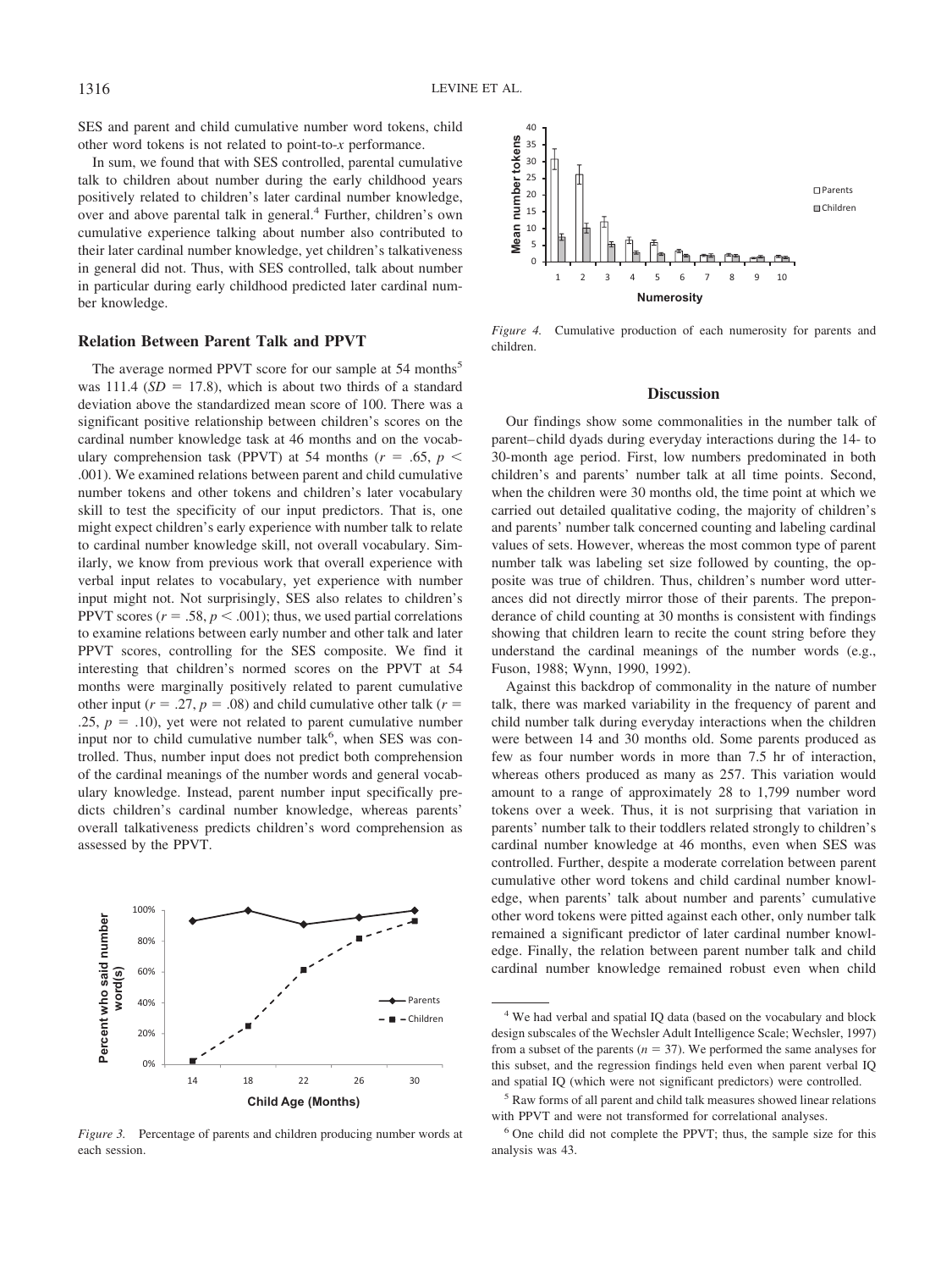

*Figure 5.* Scatterplot displaying the relation between parent cumulative number word tokens (log) when child age was between 14 and 30 months and child cardinal number knowledge at 46 months  $(n = 44)$ .

number talk, in addition to SES, was controlled. Thus, the relation of parent number talk and child cardinal number knowledge held regardless of the child's own use of number words.

This finding shows that parent number talk is not merely related to greater amounts of number talk by children. Rather, it is related to children's greater understanding of the cardinal values of the number words as assessed on the point-to-*x* task.

Why does early parent number talk show such a strong relation to children's later understanding of the cardinal values of the number words? Clearly, linguistic input is crucial for a child to learn words. Moreover, a large body of research indicates that verbal labels promote category formation by orienting attention to a labeled dimension and by inviting comparisons between labeled entities (e.g., Loewenstein & Gentner, 2005; Lupyan, Rakison, & McClelland, 2007; Mix, 2008; Waxman & Markow, 1995; Yoshida & Smith, 2005). Thus, the role of number words in promoting children's understanding of cardinal number may be similar to the role of labels for other categories (e.g., Mix et al., 2005). However, language may be particularly important in children's learning of the cardinal meanings of number words as this mapping poses several unique challenges, discussed by Mix and colleagues (Mix, 2008; Mix et al., 2005). First, unlike other early categories, cardinal number does not refer to an object or a characteristic of an object but rather to a property of sets, and sets may be more difficult for parents to

| Table 4 |  |  |  |                                                                                        |  |  |
|---------|--|--|--|----------------------------------------------------------------------------------------|--|--|
|         |  |  |  | Multiple Regression Models Predicting Child Cardinal Number Knowledge at Age 46 Months |  |  |

|                                      | Parameter estimate (standardized) |           |          |          |                  |  |  |  |
|--------------------------------------|-----------------------------------|-----------|----------|----------|------------------|--|--|--|
| Variable                             | Model 1                           | Model 2   | Model 3  | Model 4  | Model 5          |  |  |  |
| <b>SES</b>                           | $0.50***$                         | $0.39**$  | $0.39**$ | $0.39**$ | $0.40**$         |  |  |  |
| Parent                               |                                   |           |          |          |                  |  |  |  |
| Number word tokens <sup>a</sup>      |                                   | $0.35***$ | $0.34*$  | $0.28*$  | $0.29*$          |  |  |  |
| Other word tokens                    |                                   |           | 0.03     |          |                  |  |  |  |
| Child                                |                                   |           |          |          |                  |  |  |  |
| Number word tokens <sup>a</sup>      |                                   |           |          | $0.23^+$ | $0.29^{\dagger}$ |  |  |  |
| Other word tokens                    |                                   |           |          |          | $-0.11$          |  |  |  |
| $R^2$ statistic $(\%)$               | 24.8                              | 36.2      | 36.2     | 40.8     | 41.5             |  |  |  |
| $F$ statistic                        | $13.8***$                         | $11.6***$ | $7.6***$ | $9.2***$ | $6.9***$         |  |  |  |
| Degrees of freedom for $F$ statistic | 1, 42                             | 2, 41     | 3,40     | 3,40     | 4.39             |  |  |  |

*Note.*  $N = 44$ . Models were based on parent and child cumulative number talk and other talk when child age was between 14 and 30 months, with effects of socioeconomic status (SES) controlled.

<sup>a</sup> The natural log of parent and child number word tokens was used in these analyses to ensure linear relations with cardinal number knowledge. The SES composite and parent and child other word tokens did not require transformation.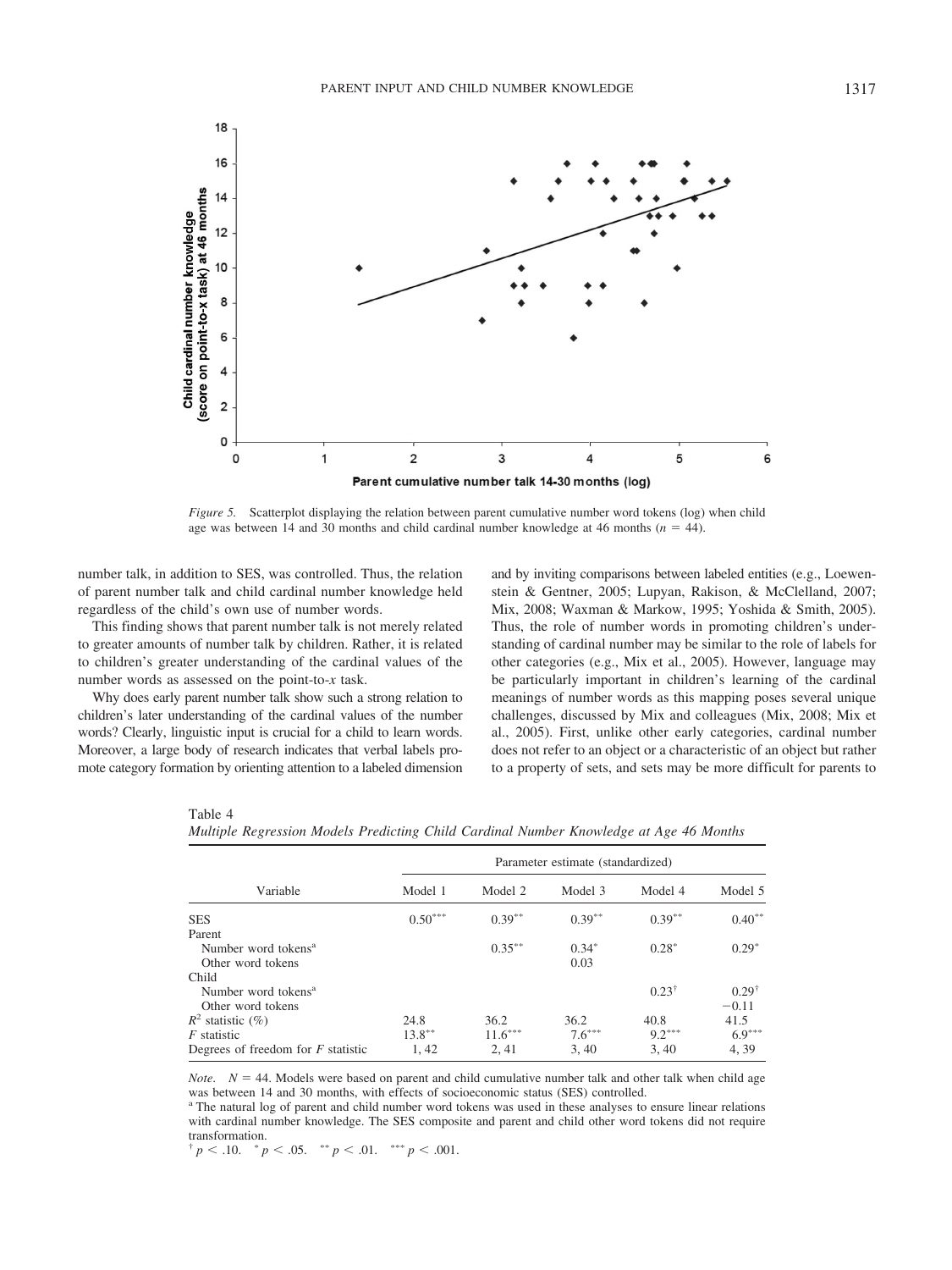point out and for children to conceptualize than objects. Second, number words select sets that vary widely, only sharing numerosity (e.g., two claps, two dogs, two cookies). Thus, it may be difficult for children to grasp the meaning of "two" as there is only one possible dimension, "twoness," rather than multiple dimensions, on which to align to extract commonalities (e.g., this contrasts with categories that share many features, such as "cat"; e.g., Gentner & Ratterman, 1991; Kotovsky & Gentner, 1996). If children focus on the wrong dimension (e.g., the shape of the objects in the set or length of the entire set), they may fail to abstract the numerical commonality of dissimilar sets. Finally, number words are special in that they are used not only in a cardinal sense to label set size but also as part of a count string, as labels for number symbols, and as labels for ordinal position (e.g., Gelman & Gallistel, 1978; Hughes, 1986; Mix, 2008). Thus, for number words, frequent exposure may be especially important in helping children coordinate these various uses and to understand the cardinal meaning of these words.

A final point concerns the correlational nature of our study. Because of this, it is possible that parent number talk is not causally related to children's number knowledge. That is, parents who talk more about number may have children who are more interested in this topic or who are better at understanding number words and concepts. A follow-up study in which young children are randomly assigned to receive different amounts (as well as types) of number talk could shed light on the question of whether parent number talk is causally related to children's mathematical development. Further, in such a study, researchers could investigate whether certain kinds of number talk are most effective in promoting children's mathematical development. Another direction for future research would be investigation into why parents vary in their use of number talk with their young children. For example, some parents may be uncertain how to foster their children's numerical development or may view numerical development as the responsibility of the school and not the home (e.g., Cannon & Ginsburg, 2008; Evans, Fox, Cremaso, & McKinnon, 2004). In the meantime, the finding of a strong relation between parents' early number talk and children's later understanding of the cardinal meaning of number words opens up the possibility that children's developmental trajectories can be positively impacted by this simple but important kind of input.

#### **References**

- Blevins-Knabe, B., & Musun-Miller, L. (1996). Number use at home by children and their parents and its relationship to early mathematical performance. *Early Development and Parenting, 5,* 35– 45.
- Bloom, P., & Wynn, K. (1997). Linguistic cues in the acquisition of number words. *Journal of Child Language, 24,* 511–533.
- Cannon, J., & Ginsburg, H. P. (2008). "Doing the math": Maternal beliefs about early mathematics versus language learning. *Early Education and Development, 19,* 238 –260.
- Carey, S. (1978). Less may never mean more. In R. Campbell & P. Smith (Eds.), *Recent advances in the psychology of language* (pp. 109 –132)*.* New York, NY: Plenum.
- Carey, S. (2004). Bootstrapping and the origins of concepts. *Daedalus, 133,* 59 – 68.
- Clements, D. H., & Sarama, J. (2007). Effects of a preschool mathematics curriculum: Summative research on the "Building Blocks" Project. *Journal for Research in Mathematics Education, 38,* 136 –163.
- Condry, K. F., & Spelke, E. S. (2008). The development of language and abstract concepts: The case of natural number. *Journal of Experimental Psychology: General, 137,* 22–38.
- Dickinson, D., & Tabors, P. (2001). *Beginning literacy with language: Young children learning at home and school.* Baltimore, MD: Brookes.
- Duncan, G. J., Dowsett, C. J., Claessens, A., Magnuson, K., Huston, A. C., Klebanov, P., . . . Japel, C. (2007). School readiness and later achievement. *Developmental Psychology, 43,* 1428 –1446.
- Dunn, L. M., & Dunn, L. M. (1997). *Peabody Picture Vocabulary Test* (3rd ed.). Circle Pines, MN: American Guidance Service.
- Durkin, K., Shire, B., Riem, R., Crowther, R. D., & Rutter, D. R. (1986). The social and linguistic context of early number word use. *British Journal of Developmental Psychology, 4,* 269 –288.
- Ehrlich, S. (2007). *The preschool achievement gap: Are variations in teacher input associated with differences in number knowledge?* Unpublished doctoral dissertation, University of Chicago, IL.
- Ehrlich, S. B., & Levine, S. C. (2007, March). *What low-SES children DO know about number: A comparison of head start and tuition-based preschool children's number knowledge*. Paper presented at the biennial meeting of the Society for Research on Child Development, Boston, MA.
- Entwisle, D. R., & Alexander, K. L. (1990). Beginning school math competence: Minority and majority comparisons. *Child Development, 61,* 454 – 471.
- Evans, M. A., Fox, M., Cremaso, L., & McKinnon, L. (2004). Beginning reading: The views of parents and teachers of young children. *Journal of Educational Psychology, 96,* 130 –141.
- Evans, M. A., Shaw, D., & Bell, M. (2000). Home literacy activities and their influence on early literacy skills. *Canadian Journal of Experimental Psychology, 54,* 65–75.
- Fluck, M. J. (1995). Counting on the right number: Maternal support for the development of cardinality. *Irish Journal of Psychology, 16,* 133– 149.
- Furr, R. M. (2008). A contrast analysis approach to change. *Educational Research and Evaluation, 14,* 335–362.
- Fuson, K. C. (1988). *Children's counting and concepts of number.* New York, NY: Springer–Verlag.
- Gelman, R. (1993). A rational– constructivist account of early learning about numbers and objects. In D. L. Medin (Ed.), *The psychology of learning and motivation: Advances in research theory* (pp. 61–96). San Diego, CA: Academic Press.
- Gelman, R., & Gallistel, C. R. (1978). *The child's understanding of number.* Cambridge, MA: Harvard University Press.
- Gentner, D., & Ratterman, M. J. (1991). Language and the career of similarity. In S. A. Gelman & J. P. Byrnes (Eds.), *Perspectives on language and thought: Interrelations in development* (pp. 225–277). London, England: Cambridge University Press.
- Ginsburg, H. P., & Russell, R. L. (1981). Social class and racial influences on early mathematical thinking. *Monographs of the Society for Research in Child Development, 46,* 1–72.
- Gordon, P. (2004, October 15). Numerical cognition without words: Evidence from Amazonia. *Science, 306,* 496 – 499.
- Griffin, E. A., & Morrison, F. J. (1997). The unique contribution of home literacy environment to differences in early literacy skills. *Early Child Development and Care, 127,* 233–243.
- Griffin, S. A., Case, R., & Siegler, R. S. (1994). Rightstart: Providing the central conceptual prerequisites for first formal learning of arithmetic to students at risk for school failure. In K. McGilly (Ed.), *Classroom lessons: Integrating cognitive theory and classroom practice* (pp. 25– 50)*.* Cambridge, MA: MIT Press.
- Hart, B., & Risley, T. (1995). *Meaningful differences in the everyday experience of young American children.* Baltimore, MD: Brookes.

Hughes, M. (1986). *Children and number.* Oxford, England: Blackwell.

Huttenlocher, J., Haight, W., Bryk, A., Seltzer, M., & Lyons, T. (1991).